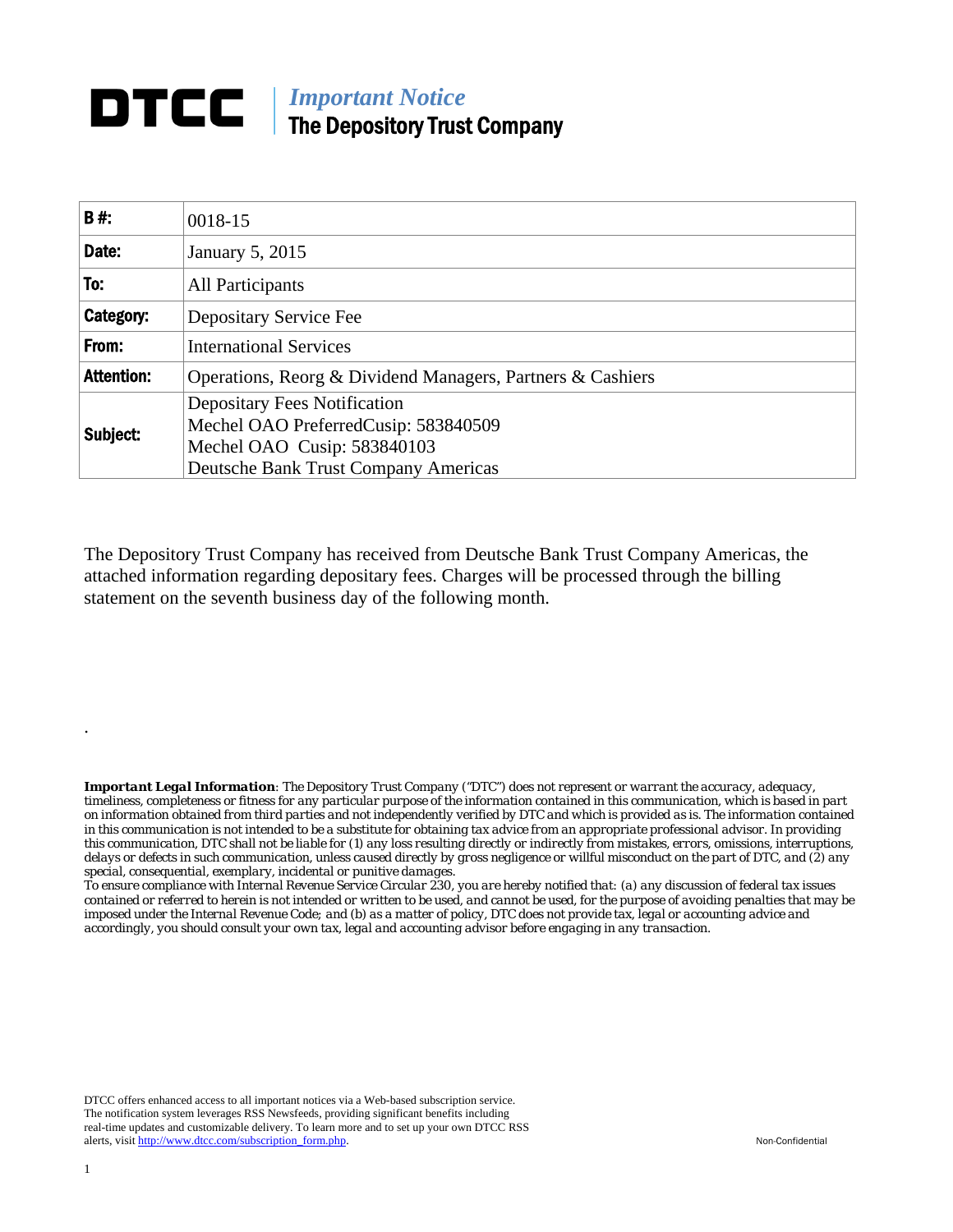Deutsche Bank Trust Company Americas

Trust & Securities Services Global Equity Services

## *DEPOSITARY RECEIPTS*

To: Holders of American Depositary Receipts (ADRs) issued in respect of equity shares of Mechel OAO Preferred

> Cusip: 583840509 ISIN: US5838405091

Please be advised that pursuant to the Deposit Agreement, dated as of May 12, 2010, as amended, by and among Mechel Steel Group OAO, Deutsche Bank Trust Company Americas, as Depositary (the "Depositary") and all Holders and Beneficial Owners of ADRs issued thereunder, the Depositary is permitted to charge a fee of \$0.01 per American depositary share ("ADS") per year to cover such expenses as are incurred for inspections of the Russian Share register. In connection therewith, the Depositary announces that it has established January 23, 2015 as the record date for determining the persons and/or entities liable for the US\$0.01 per outstanding ADS fee chargeable in respect of inspections of the relevant share register maintained by the local Russian Share Registrar.

In connection therewith, Deutsche Bank Trust Company Americas will instruct the Depository Trust Company (DTC) to debit the accounts of each of their respective participants holding Mechel OAO ADSs for the amounts so owing. DTC participants should debit the accounts of their respective beneficial owner clients as of the January 23, 2015 record date for the amounts owing in connection herewith.

 Deutsche Bank Trust Company Americas As Depositary December 18, 2014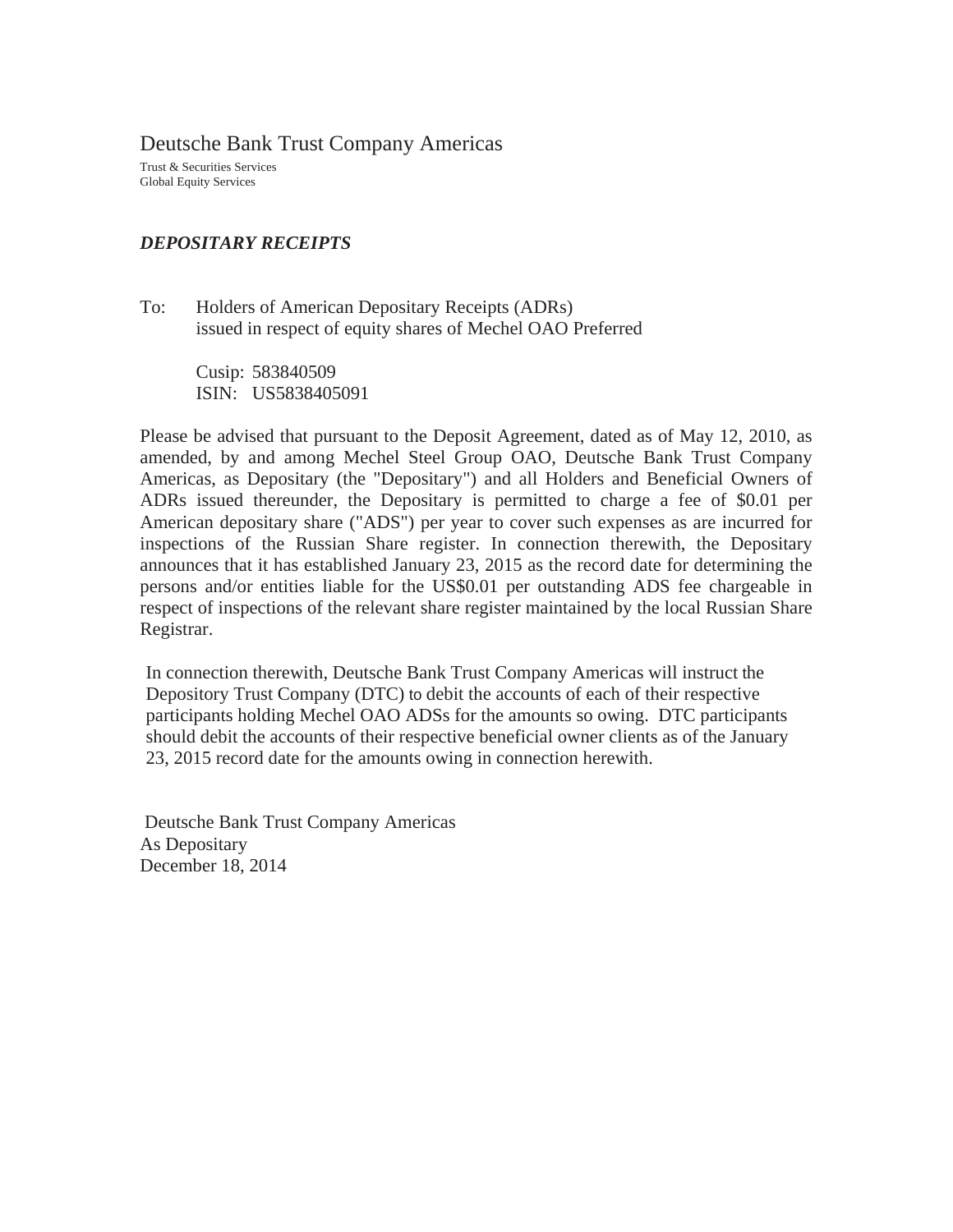Deutsche Bank (the "Depositary") hereby represents and warrants to The Depository Trust Company ("DTC") that it may collect and receive, pursuant to the terms and conditions of the Deposit Agreement, dated as of May 12, 2010 as amended, by and among Mechel Steel Group OAO, Deutsche Bank Trust Company Americas, as Depositary (the "Depositary"), an annual Inspection fee per ADR share in accordance with the table below (the "Representation"):

| Depositary   DTC #   Security   CUSIP |                  |            |                   | Security   Fee |      | Record        | Billing |
|---------------------------------------|------------------|------------|-------------------|----------------|------|---------------|---------|
|                                       |                  | Name       |                   | Type           |      | Date          | Period  |
| Deutsche                              | $\frac{2655}{2}$ | Mechel     | $ 583840509 $ ADR |                | 0.01 | 01/23/15 2015 |         |
| Bank                                  |                  | <b>PFD</b> |                   |                |      |               |         |

The Depositary hereby instructs DTC to collect and pass-through such fee(s) to the Depositary (the "Instruction").

Depositary hereby agrees to indemnify and defend DTC and its respective officers, directors, employees, agents and attorneys (the "Indemnities") from and against, and hold the Indemnities harmless from, any and all  $Losses<sup>1</sup>$  and/or Legal Actions<sup>2</sup> suffered or incurred by the Indemnities resulting from, relating to, arising out of, or in connection with the Representation and/or the Instruction.

<sup>&</sup>lt;sup>1</sup> "Losses" means and includes all losses, liabilities, damages, judgments, payments, litigations, costs and expenses (including without limitation any costs of investigation and legal fees and expenses incurred), regardless of whether or not any liability, payment, obligation or judgment is ultimately imposed against the Indemnities.

<sup>&</sup>lt;sup>2</sup> "Legal Action" means and includes any claim, counterclaim, demand, action, suit, counterclaim, arbitration, inquiry, proceeding or investigation before any federal, state or foreign court or other tribunal, or any investigative or regulatory agency or SRO.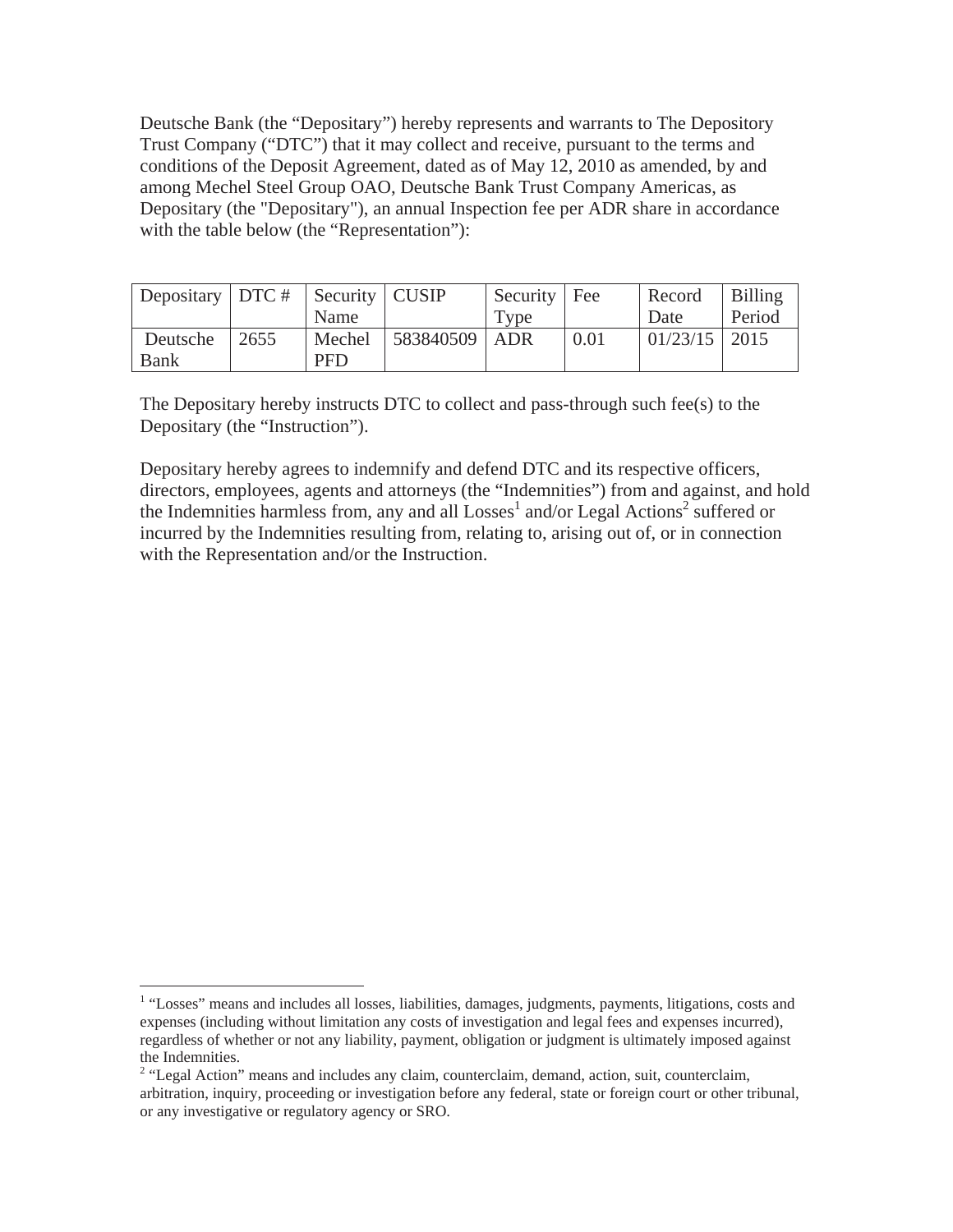Deutsche Bank Trust Company Americas

Trust & Securities Services Global Equity Services

## *DEPOSITARY RECEIPTS*

To: Holders of American Depositary Receipts (ADRs) issued in respect of equity shares of Mechel OAO

> Cusip: 583840103 ISIN: US5838401033

Please be advised that pursuant to the Deposit Agreement, dated as of July 27, 2004, as amended, by and among Mechel Steel Group OAO, Deutsche Bank Trust Company Americas, as Depositary (the "Depositary") and all Holders and Beneficial Owners of ADRs issued thereunder, the Depositary is permitted to charge a fee of \$0.01 per American depositary share ("ADS") per year to cover such expenses as are incurred for inspections of the Russian Share register. In connection therewith, the Depositary announces that it has established January 23, 2015 as the record date for determining the persons and/or entities liable for the US\$0.01 per outstanding ADS fee chargeable in respect of inspections of the relevant share register maintained by the local Russian Share Registrar.

In connection therewith, Deutsche Bank Trust Company Americas will instruct the Depository Trust Company (DTC) to debit the accounts of each of their respective participants holding Mechel OAO ADSs for the amounts so owing. DTC participants should debit the accounts of their respective beneficial owner clients as of the January 23, 2015 record date for the amounts owing in connection herewith.

 Deutsche Bank Trust Company Americas As Depositary December 18, 2014